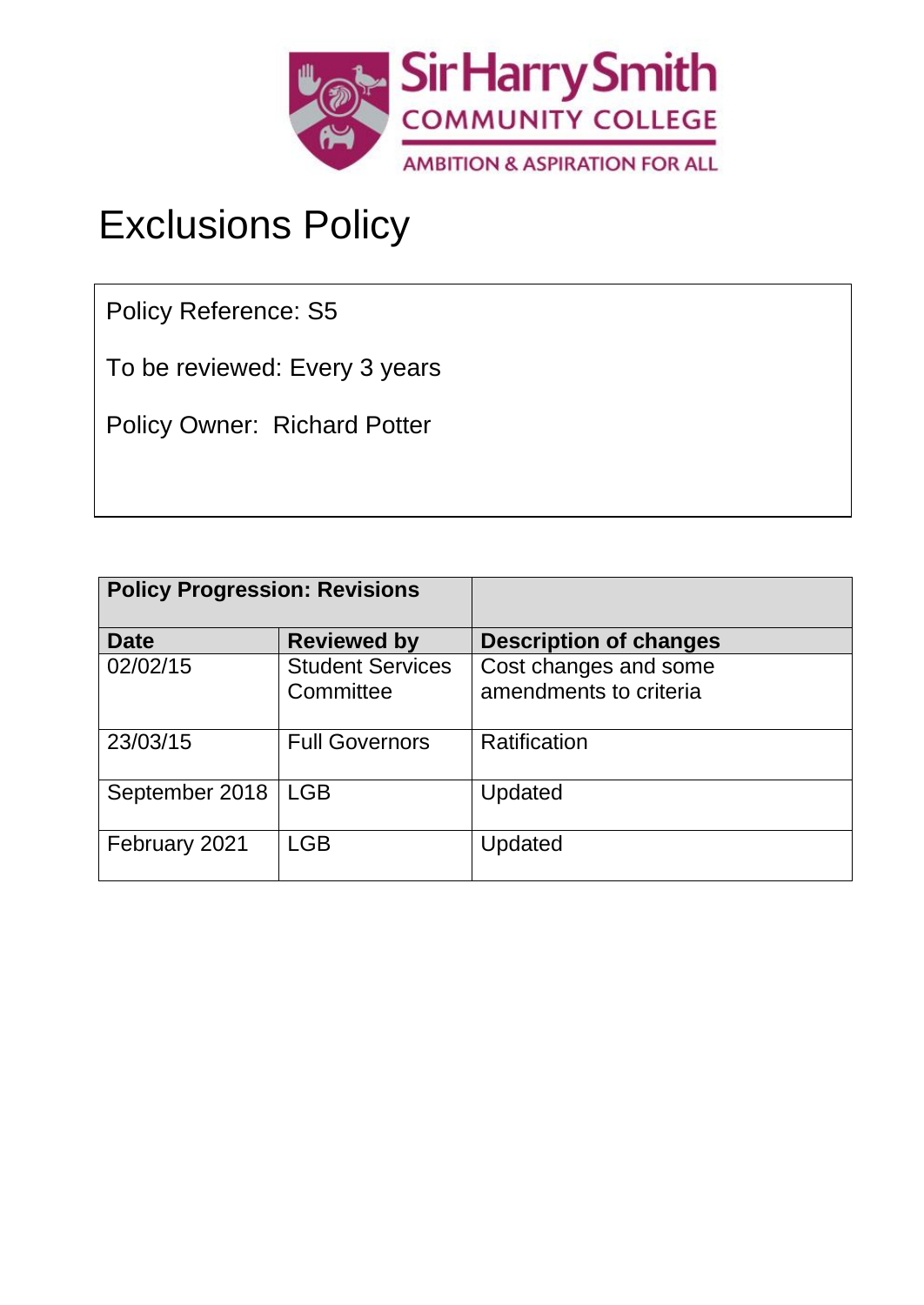# **EXCLUSIONS POLICY**

# **Introduction**

Sir Harry Smith Community College endeavours to ensure that exclusion procedures at academies conform with statutory guidance set forth by the Department for Education (DfE) in 2012 and updated in September 2017.1 As such, this policy supersedes all other school-level handbook or policy statements as relate to exclusions.

# **Aims**

All parties involved in exclusions, including Principals, parents, governing bodies and Independent Review Panels, must have regard to the statutory guidance. At 62 pages long, however, the guidance can be inaccessible and overwhelming to many. This policy aims to set forth rights and responsibilities around exclusion with clarity and brevity to ensure that all exclusion proceedings at Sir Harry Smith Community College are conducted in a fair and just manner, with appropriate notice to all, full participation of relevant parties, and within the statutorily designated timelines.

# **Fixed-Term and Permanent Exclusions**

Exclusion can only be for a breach of an academy's behaviour policy, which must be widely published to all pupils and parents, preferably on the academy's website. There are two types of exclusion: fixed-term (or fixed-period) and permanent.

Permanent exclusions may only be in response to persistent breaches of the academy's behaviour policy or for a 'one-off' serious breach of the behaviour policy, and where allowing the pupil to remain in school will be detrimental to the education and welfare of the pupil and/or others at the academy.

There is a limit of 45 school days in an academic year for fixed-term exclusions. The law does not allow for 'converting' a fixed-term exclusion into a permanent exclusion. In cases involving serious breaches of the behaviour policy where additional evidence (including mitigating evidence) is required before making a decision whether to exclude, the school may issue a fixedterm exclusion pending investigation. Following investigation, the school may issue a further separate fixed-term exclusion to begin immediately after the first exclusion ends or a separate permanent exclusion to begin immediately after the end of the fixed-term exclusion.

On the sixth day of an exclusion, the school (or local authority, in the event of a permanent exclusion) must arrange suitable full-time education for any pupil of compulsory school age. Where a pupil receives consecutive fixed-term exclusions, these are regarded as a cumulative period of exclusion for the purposes of this duty. Academies must carefully assess the quality of the alternative educational provision and ensure appropriate safeguarding measures at these providers.

A panel of governors must review permanent exclusions and any fixed-term exclusions which result in the pupil being excluded for more than 15 school days (singly or cumulatively) within one term. Sir Harry Smith Community College is responsible for recording all exclusions on the school's Management Information System (MIS) in a timely manner and keeping careful track of fixed-term exclusions that total more than 15 days in a term.

All exclusions must be reported to the local authority. If an exclusion requires review (i.e. fixedterm exclusions totalling more than 15 days in a term or permanent exclusions), Sir Harry Smith Community College should also notify the chair of governors at Sir Harry Smith Community College as soon as the exclusion issues, in order to allow the timely arranging and clerking of the required review meetings. Permanent exclusions must also be reported to the local authority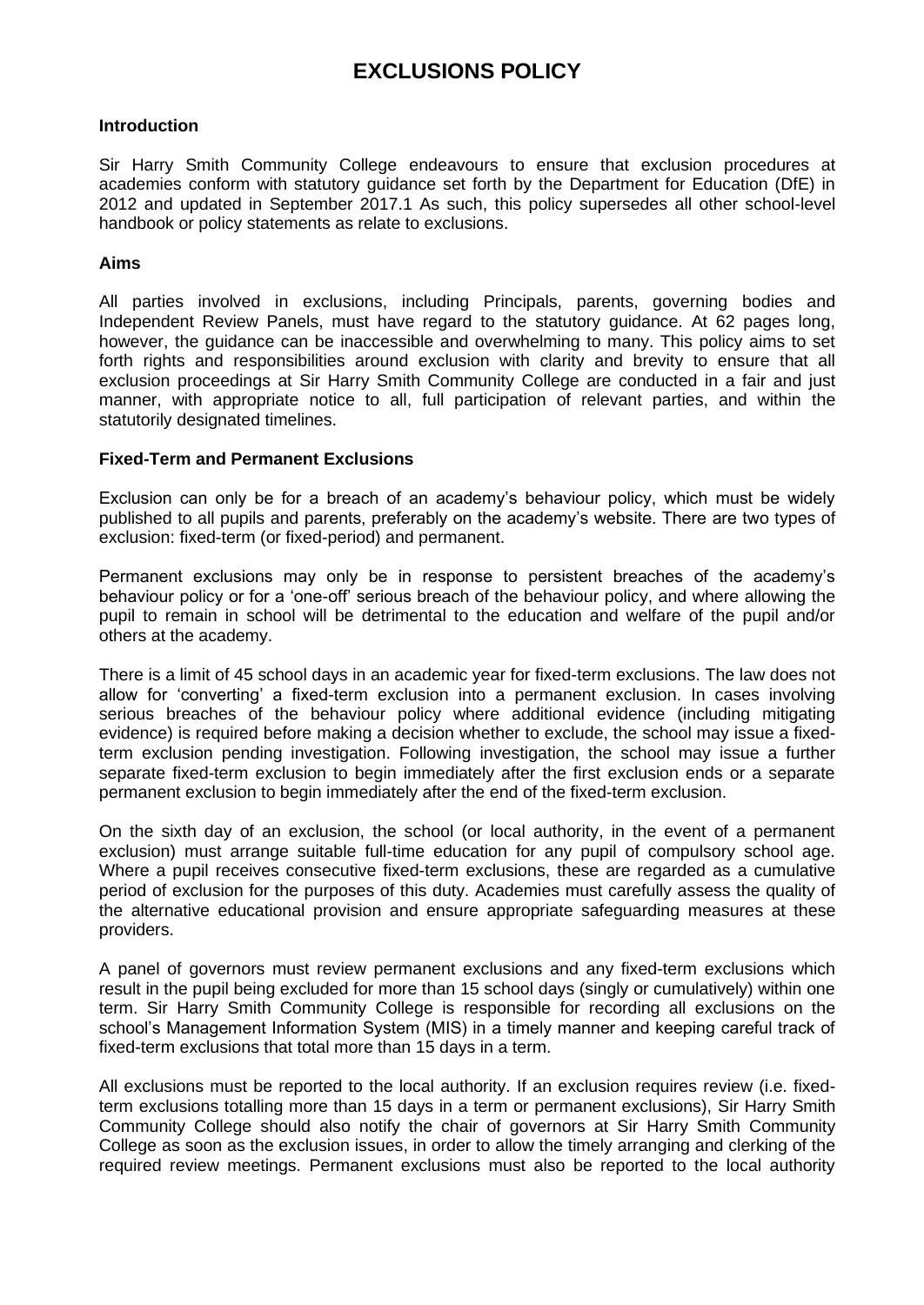immediately to ensure the local authority will be able to fulfil its duty to provide alternative educational provision from the sixth day of the exclusion.

Exclusions must be reported to governors in the Principal's Report.

# **The Principal's Role in Exclusions**

Only the Principal or acting Principal may exclude a pupil.

Care must be taken to avoid 'informal' or 'unofficial' exclusions (e.g. sending a child off-site for a 'cooling down' period). However, a pupil whose behaviour at lunchtime is disruptive may be excluded from the school premises for the duration of the lunchtime period. This must be recorded as a half-day exclusion. Academies may also arrange for 'lunchtime respite' as part of a behavioural support plan, but this must be agreed by parents/carers, must be short-term in duration and closely monitored for effectiveness.

Where a pupil has received multiple exclusions or is approaching the legal limit of 45 school days of fixed-term exclusion in an academic year, the Principal should consider whether exclusion is providing an effective sanction.

Exclusions are illegal if they occur for non-disciplinary reasons, such as:

- additional needs for a disability that the school feels it is unable to meet;
- lack of academic attainment/ability;
- the actions of a pupil's parent(s); or
- failure of a pupil to meet specific conditions before reinstatement.

Permanent exclusion should only be used as a last resort where all alternatives have been considered and all strategies to change behaviour have failed. It must be demonstrated that allowing the pupil to remain in school would seriously harm the education or welfare of the pupil or others in the academy.

Where an excluded pupil has Special Educational Needs and Disability (SEND) or is on the SEND register, it must be demonstrated that the academy has regard for the SEND Code of Practice and has provided extensive means of support to help meet the pupil's needs. Early intervention to address underlying causes of disruptive behaviour should include an assessment of whether appropriate provision is in place to support any SEND that a pupil may have. Any intervention strategies should be discussed with and involve the pupil's parents.

Principals should ensure that the behaviour policy of the academy is reviewed on an annual basis and approved by the governing body.

#### **Duty to Inform Parents**

The parent(s) must be informed without delay of the length and type of exclusion and of their right to make representations to the governors. Ideally, this notification should be by telephone or in person in the first instance, followed by a letter. Written notification can be provided by delivering it directly to the parents, leaving it at their usual or last known home address, or posting it to that address. Notices can also be sent electronically if the parents have given written agreement for this kind of notice to be sent in this way.

Pupils over 18 have to be informed and have the right to appeal on their own behalf. Pursuant to the duty of care placed on schools to ensure the welfare of pupils, parent(s) must be advised of an exclusion prior to the pupil being sent off-site.

To ensure compliance with the most up-to-date government guidance, Sir Harry Smith Community College maintains standard letters for notifying parents of exclusions and an explanatory note to accompany each letter setting forth their rights of representation.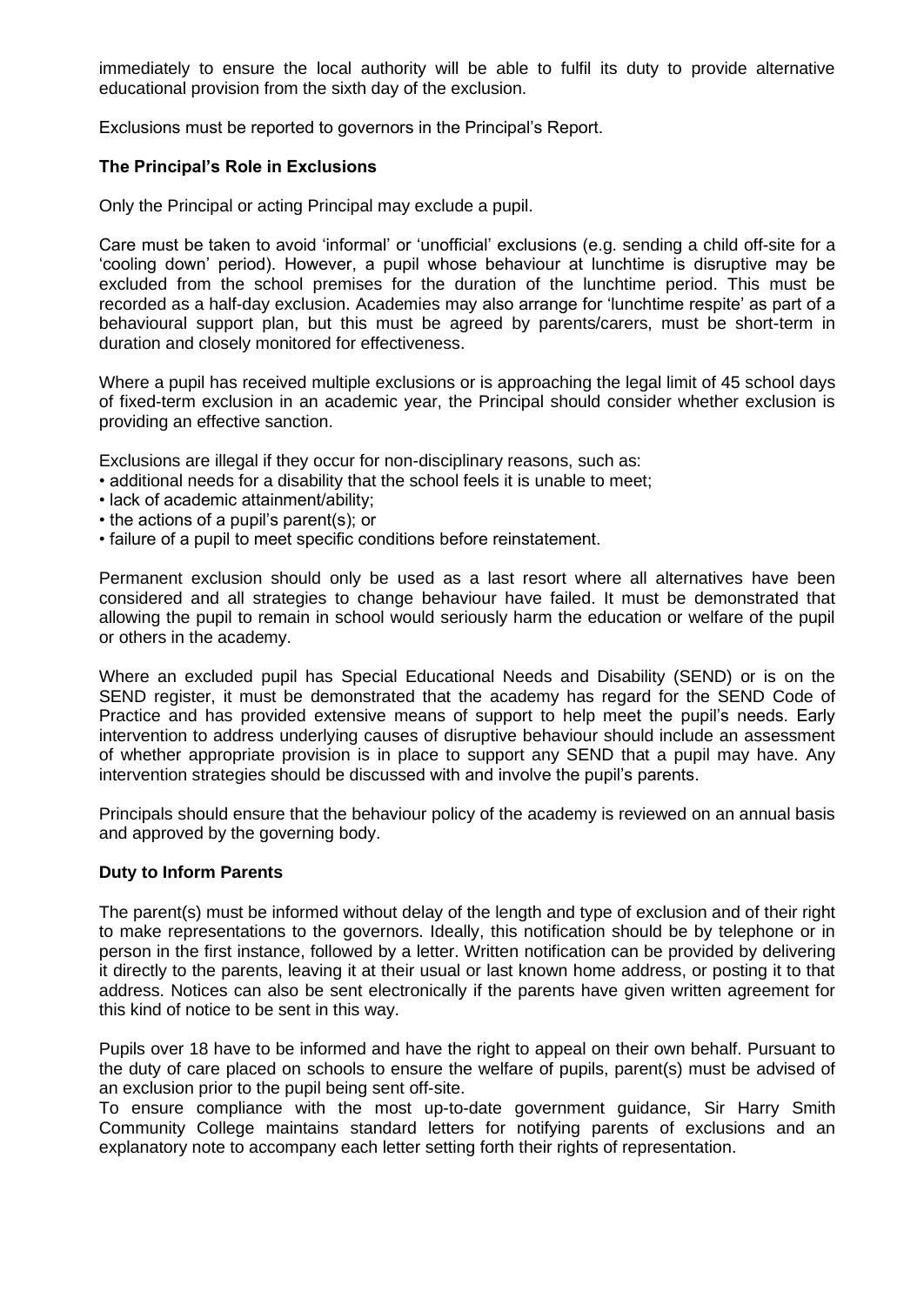# **Review of the Decision to Exclude**

In all cases of permanent exclusion and fixed-term exclusions amounting to over 15 days in a term (cumulatively or singly), the decision of the Principal must be reviewed by a panel of governors. The panel may be constituted from members of the Local Governing Body.

Except in extenuating circumstances, the panel quorum is three governors, with a clerk appointed by Sir Harry Smith Community College. One governor on the panel will be designated as the Chair of the meeting and, in the event of a request for external independent review by parents (see section below entitled Independent Review Panel), will represent the panel at that independent review meeting. The Principal cannot be a member of the panel.

Subject to the availability of governors, review meetings should be held within a period of 15 days from the date of the exclusion. It is important that the chair is advised of the exclusion without delay and the Principal makes arrangements for paperwork to be prepared immediately.

• Fixed-term exclusions totalling five or fewer school days (or 10 or fewer lunchtimes or half days) in any one term must be reported to the governors at each meeting and recorded on the MIS. The governing body must consider any representations made by parents, but it cannot direct reinstatement and is not required to arrange a meeting with parents.

• If an exclusion means that a pupil will miss a public exam, the panel should try to meet before the date of the exam. If this is not practicable, the Chair of Governors may use the emergency powers for Chair's action to review the exclusion alone.

• For fixed-term exclusions of 6 to 15 school days, if the parents make representations, the governing board must consider within 50 school days of receiving the notice of exclusion whether the excluded pupil should be reinstated. In the absence of any representations from the parents, the governing board is not required to meet and cannot direct the reinstatement of the pupil.

• For fixed-term exclusions that singly or cumulatively total more than 15 days in one term, and for permanent exclusions, the panel must hold a formal hearing within 15 school days, whether or not the parent(s) make representations.

The review panel may confirm the exclusion and decline to reinstate or direct reinstatement of the pupil. There is no legal option to impose a lesser sanction, i.e. to commute a permanent exclusion to a fixed-term one.

The review panel may direct reinstatement for any pupils excluded for a fixed term of more than five days or pupils who would miss a public exam or permanently excluded. If the pupil is to be reinstated, a re-integration programme should be planned with the school.

If reinstatement is not practicable – because the pupil is already back in school or because the parent does not want it – the review panel must consider the representations made by the school and parent(s), and decide whether or not the exclusion was justified. The decision should then be included in the pupil's record.

After the governor review hearing, the clerk will inform the parties in writing about the result, with reasons for the decision. Decisions are communicated as soon as possible, and every attempt is made to do this within 5 working days.

# **Principles of Natural Justice**

• All factual determinations are based on a balance of probabilities, both by Principals and at any subsequent review. This means that the Principal/reviewing panel should accept that something happened if it is more likely that it happened than that it did not happen. In making their decisions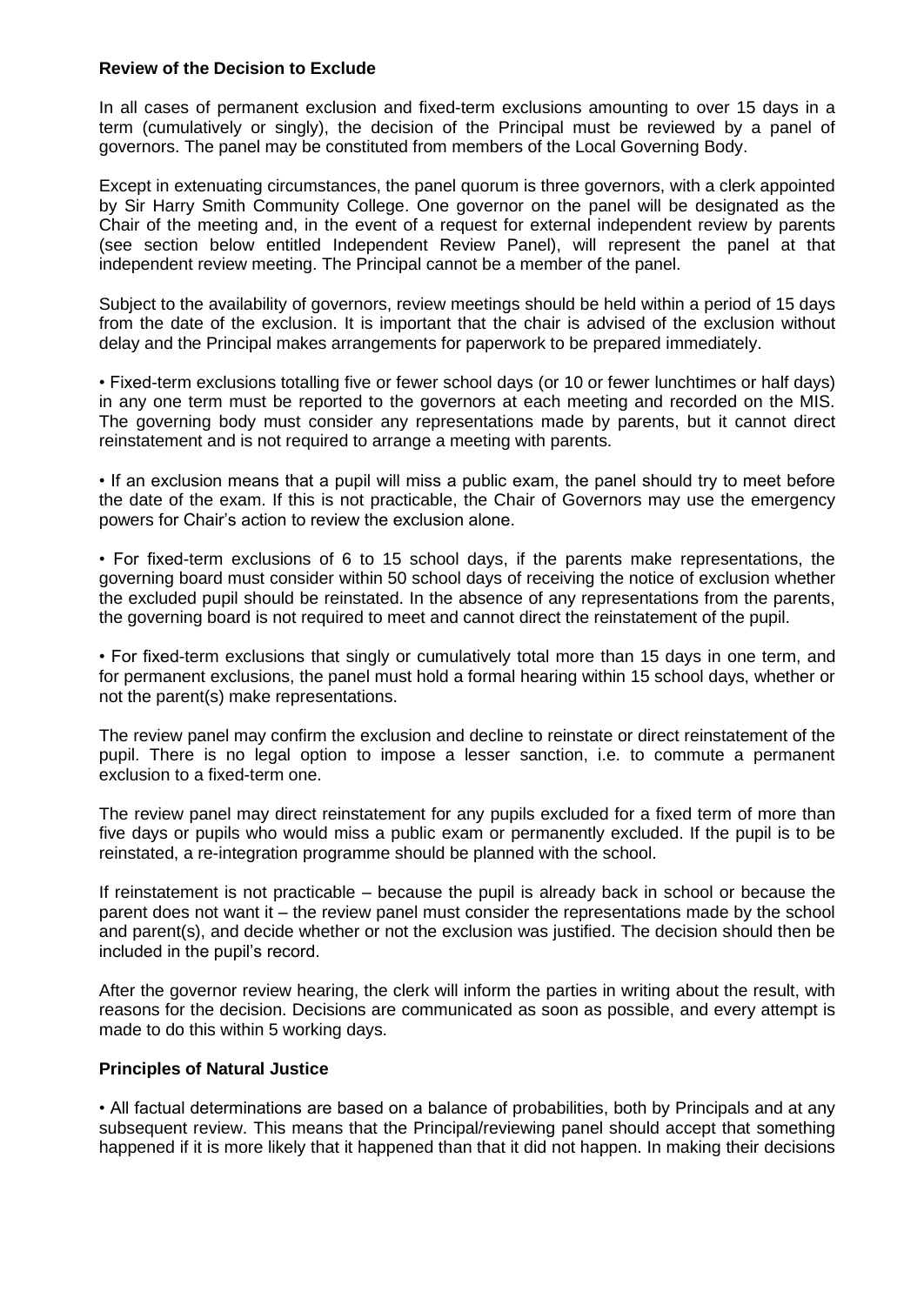to exclude, Principals must ensure that their decisions are fair, based on the facts of the incident and do not include any elements of discrimination.

• Members of the panel should be impartial, unprejudiced, have taken no previous part in the specific case, and have no personal or school interest in its result. Principals should not discuss individual exclusions with members of their governing body as cases may be referred to the governing body for review.

• Parent(s) should be informed of the case put forward by the school and have an opportunity to challenge it.

• Both parties should be allowed to present their case without unreasonable interruption. Aggressive, repetitive or unnecessarily over-long presentations hinder the effectiveness of the review process and the Chair will retain discretion to curtail any such presentation.

• Parent(s) should be able to bring a friend or adviser with them. An effective meeting, however, will not be able to accommodate large groups of people and the Chair retains ultimate discretion as to the attendance of invited parties beyond a reasonable number.

• All documents to be used in evidence should be distributed to all parties at least five working days before the hearing. If new material is introduced at the hearing, all parties must have time to consider it. Should such material be voluminous, the Chair has the discretion to adjourn the meeting to allow proper review.

• No party to the hearing should be in the presence of the panel unless the other party is also present. Every party should feel that they have had a full opportunity to present their case and have it duly considered.

Standard of Evidence for Panel Meetings Guidance has been issued for Principals and governors to clarify the legal standards for review and the high quality of documentary evidence required for panel meetings. Principals and staff members delegated with responsibility for investigating breaches of behaviour policies should refer to this guidance. There should be no delays in gathering evidence and witness statements, both for reliability of recall and given the legal obligation to review exclusions within short statutory deadlines.

# **Independent Review Panel**

If a permanent exclusion is upheld, parent(s) must be told of their right to seek an independent review of the decision reached by governors and the deadline for seeking such a review. They also have the right to request the attendance of a SEND expert at the Independent Review Panel meeting. Decision letters sent by Sir Harry Smith Community College to the parent(s) will include these details of the right of independent review. The parent(s) have 15 school days (from the date of receipt of the review panel's decision) to seek an independent review.

Within 15 school days of such a request, Sir Harry Smith Community College will engage the services of an external clerking agency to arrange and clerk the Independent Review Panel. The independent review is normally attended by the Principal, lead academy staff member on the case, and Chair of the original review panel. The clerk of the original panel may attend but plays no formal part in proceedings. Where the parent(s) has legal representation or it is considered appropriate on behalf of the academy, it may be agreed that the academy should also have legal representation. This will be arranged by Sir Harry Smith Community College.

The Independent Review Panel cannot direct a governing body to re-instate a pupil. It may: a) uphold the exclusion.

b) recommend that the original panel reconsider its decision; or

c) quash the original panel's decision and direct the panel to reconsider its decision. In the latter case, the Independent Review Panel will then be expected to order that the school must make a payment to the Local Authority if it does not offer to reinstate the pupil.